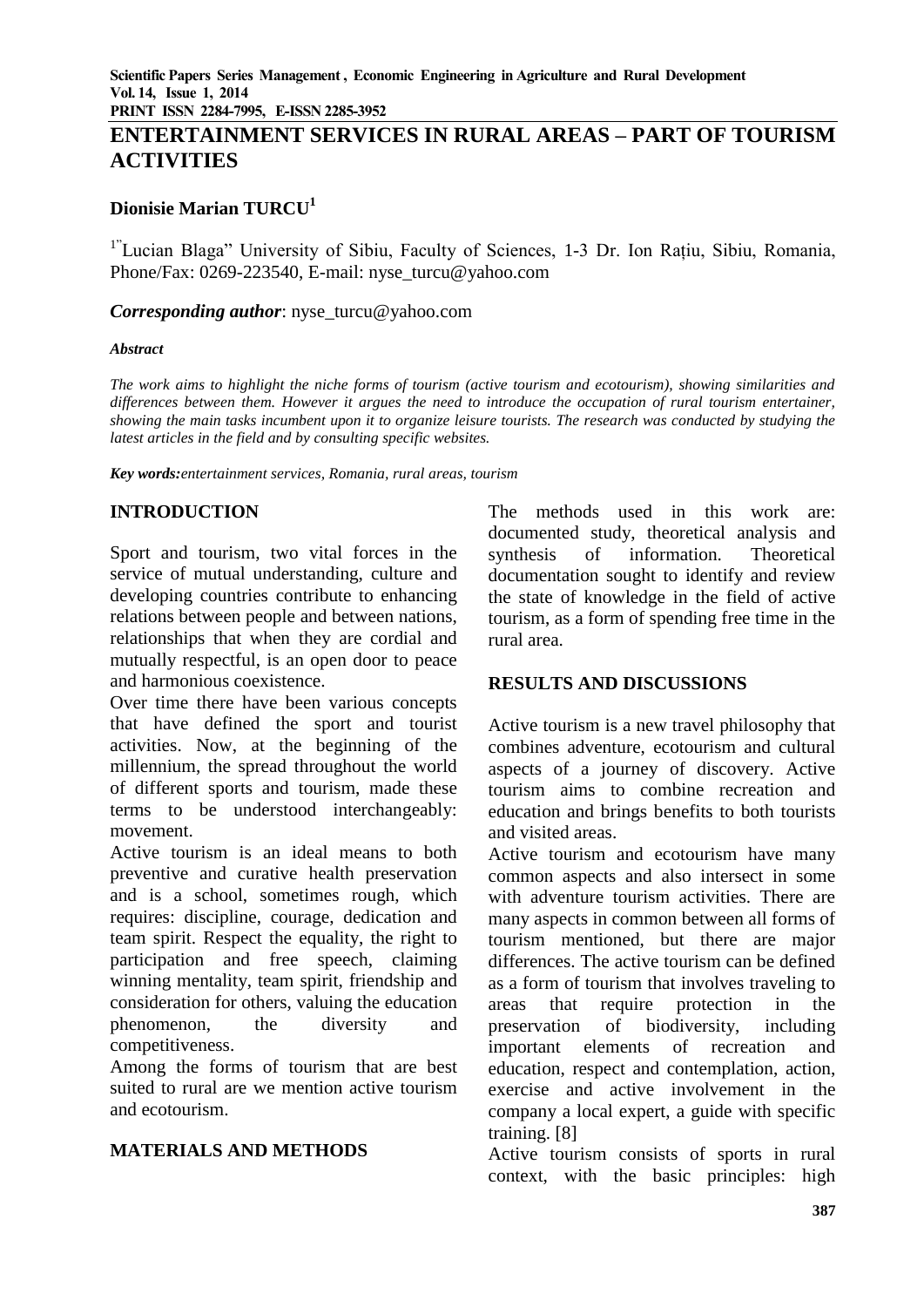# **Scientific Papers Series Management, Economic Engineering in Agriculture and Rural Development Vol. 14, Issue 1, 2014**

**PRINT ISSN 2284-7995, E-ISSN 2285-3952** 

quality, responsible attitude and sustainable management that makes that activity compatible with the context in which it is deployed. This concept is opposed to 'passive' tourism, represented by mass tourism and other practices deemed to affect the environment and local culture.

Interconnected with ecotourism, ecological tourism and adventure tourism, active tourism adds cultural interests related to history, art, crafts and architecture. Among the main specific activities include: air activities (paragliding), terrestrial activities (biking, horseback riding, trekking, also known as mountain hiking, climbing, Nordic walking, flying fox), water activities (kayaking, canoeing, rafting and skiing) and snow activities (skiing, snowboarding, mushing and snowshoeing). This tour requires (as its name suggests) the active involvement of visitors, both physically and emotionally. [10]

Tourists must interact with the environment and culture of the place, to learn from them and respect them. [1]

Ecotourism [4] is a form of tourism involving visiting fragile natural areas, clean, relatively undisturbed, with a reduced negative impact and is a small alternative to mass tourism. Its purpose would be to educate travelers, to provide funds for ecological conservation, to directly benefit the development and political empowerment of local communities, and to promote respect for different cultures and human rights. Ecotourism focuses on social tourism, responsible, personal development, and environmental sustainability. [5, 6]

Ecotourism typically involves travel to destinations where flora, fauna and cultural heritage are the prime attractions.

Ecotourism is intended to offer tourists insight into the impact of humans on the environment and to promote a greater appreciation of our natural habitats. [9, 10].

Responsible ecotourism includes programs that minimize the negative aspects of conventional tourism on the environment and enhance the cultural integrity of local people. Therefore, in addition to evaluating environmental and cultural factors, an integral part of ecotourism is the promotion of energy efficiency, water conservation, and creating opportunities for local communities.

In addition, there are also other forms of tourism: green, agrotourism, farm and forest tourism. [3]

Another classification of different forms of tourism [11, 12] shows that depending on the motivation of travel, we can distinguish the following types of tourist traffic: leisure tourism is a frequent form, providing a good opportunity to know new places, history and customs, in this regard, it interferes with the so-called cultural tourism; tourism leisure and recreation has a less dynamic, stay slightly longer tied to a particular location, specific, tourism therapy and spa treatment is a specific form of leisure tourism which has grown so large not because of a desire to prevent certain diseases, and especially, increasing burnout and illness caused by the pace of modern life.

Therefore, it involves more than some resorts known for their therapeutic mineral, thermal waters, for sludge, situated in a climate of mercy; active tourism is another form of movement very favored by certain categories of the population. Basically he can cover all types of sports, from water and skiing to climbing, hunting, fishing; scientific tourism is referring to occasional participation in congresses, visiting some industrial, agricultural areas of hydropower objectives. From a scientific point of view of special interest is the visiting caves, nature reserves, nature monuments, tourism shopping, caused by occasional travel to other locations (countries) to purchase products on terms more favorable than those offered local (national) or products that are not offered by the local market.

Most of these forms of tourism require an animator to coordinate the spare time of tourists.

In our view, the animator of the rural touristic pensions is the person responsible within groups of tourists, especially young people, to whom it proposes to spare time activities, games, manual activities, outputs, facilitating relationships between members of a group, emulation, arousing interest etc.

Animator missions are: [13]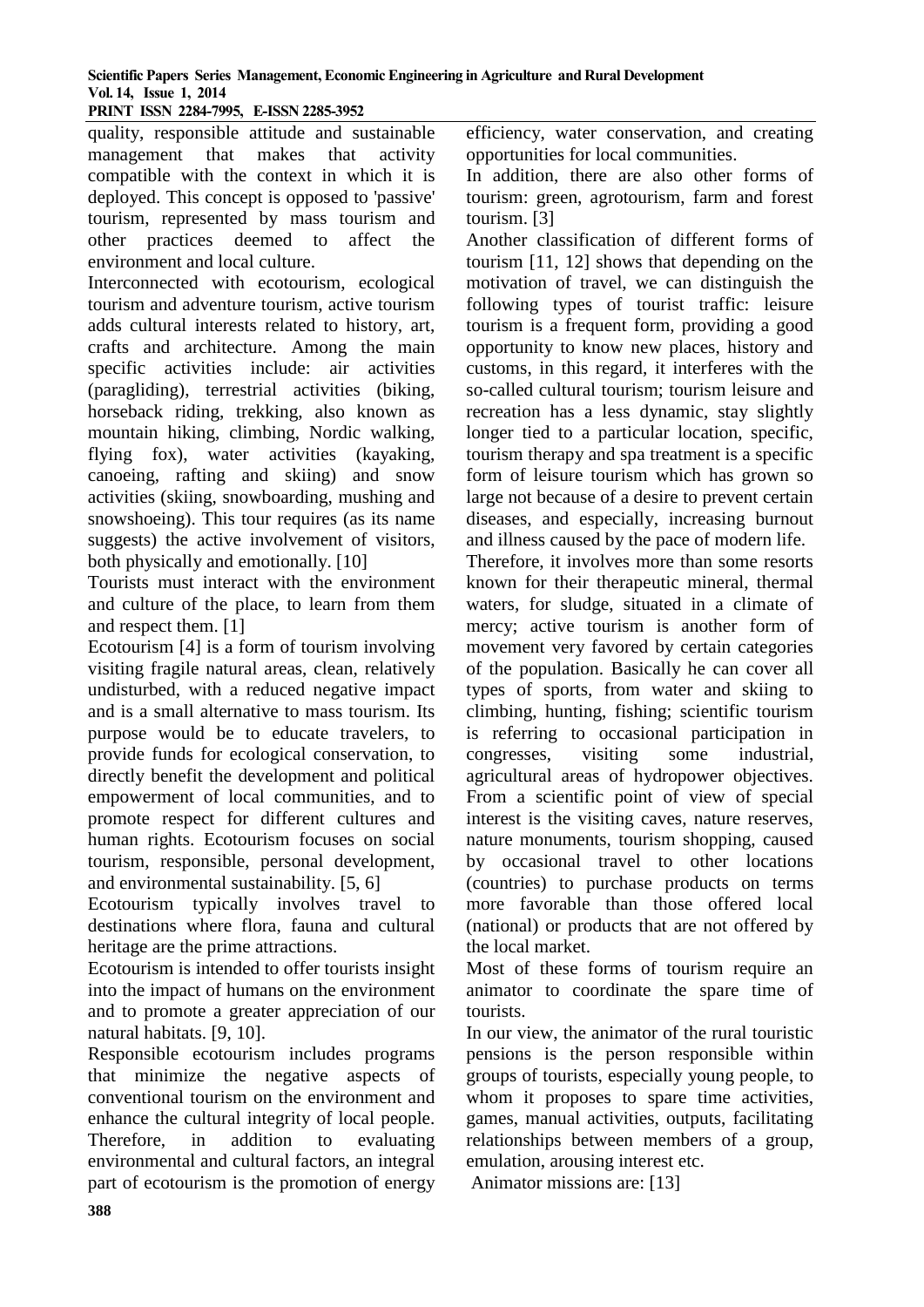**Scientific Papers Series Management , Economic Engineering in Agriculture and Rural Development Vol. 14, Issue 1, 2014**

**PRINT ISSN 2284-7995, E-ISSN 2285-3952** 

-Ensures the security of participants in activities

-Stimulates voluntary participation in activities, conduces animation activities and develops positive behavior of participants

-Manages the daily time of tourists

-Develops draft board stay for tourists

-Develops specific activities

-Sets objectives and teamwork activity

-Contents design activities during the stay and sets out the types of animation activities

-Develops the materials needed to conduct the activities and spaces arranged for their ongoing

-Monitors the respect for the lifestyle of participants and evaluates group work

-Establishes and provides the necessary material resources for the stay.

Identifies the location and environment particularities

-Promotes projects and activities of the organizer and of the location.

In implementing the program and supply for tourism activity must see the following aspects:

-establish the itinerary based on the time allocated to that activity and the steps to the pursued objectives;

-establishing the itinerary should take into account the attractiveness of tourist objectives and target at least 1-3 major goals per day;

-trips have to vary greatly depending on the traveling mode

-route planning has to be done according to the accommodation and supplying, which have to be fully known before leaving for the trip;

-establishment of leisure as a supplement is essential for tourist programs ;

- any tourism program should not be a race between objectives and therefore should be established early on leisure.

When organizing an active type activities organizer, guide or animator is: [2 ]

-ensuring the achievement of program objectives ( must respect the budget allocated for each tourist in part, depending on circumstances that may occur;

-tourist activities performed outside the program-they are done according to the objectives expressed by clients or personal organizer proposals, but in full agreement with the tourists, without disturbing the original program, the organizer of the activity is one that resolves the crisis promptly and in the interest of tourists and provides a daily program of tourist by observing the time spent by tourists for each activity;

-activity organizer must be able to provide information on: location and characteristics of the desired objective, to capture the attention of the tourist or group of tourists, to stimulate interest and offer tourists enough interesting information on the objectives and areas visited;

-to offer this type of information, sports activities organizer prepares documentation sheet for each objective, with real data and objectives based on the studied materials and known route. Providing information must be made on the correct time and in different stages of the course of the trip, correct and complete, using clear expressions.

## **CONCLUSIONS**

The most important forms of entertainment in rural areas are: pure relaxation, cultural animation, shows, maintaining physical balance, maintaining mental balance, historical entertainment, commercial, gastronomic and even professional animation. Active tourism activities should provide the best tourism practices and planning in terms of nature conservation and sustainable development. This tour must be planned and implemented so as to reduce the impact on nature, to preserve and highlight the natural and cultural environment in which it is performed, the recognition and enforcement practices characteristic to sustainable tourism. There is a keen interest in adventure tourism,

ecotourism, cultural tourism, agrotourism and rural tourism, which may lead to a revival of this form of tourism. This provides a chance for survival of small and medium hospitality industry and the revival of economic activities in the local areas. Their orientation towards active tourism activities which exploit both the natural landscape and opportunities in